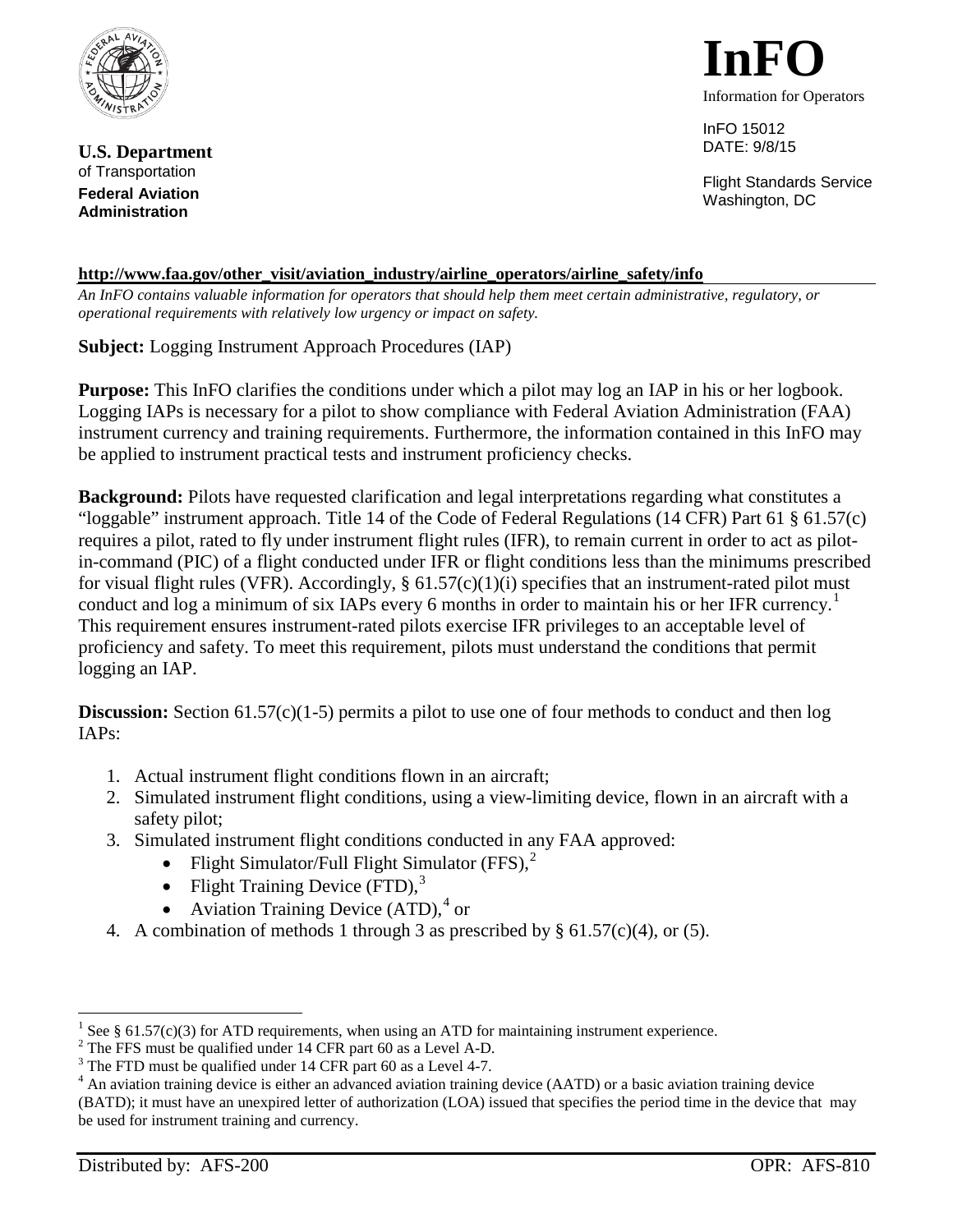A pilot may log an IAP for currency or training when the pilot accomplishes the IAP in accordance with the following conditions:

- 1. When conducted in an aircraft, flight simulator, flight training device, or aviation training device, the pilot must operate that aircraft or authorized training device solely by reference to instruments  $[\S 61.51(g)(1)]$ ;
- 2. When conducted in an aircraft, flight simulator, flight training device, or aviation training device, the pilot must be established on each required segment of the IAP to the minimum descent altitude (MDA) or decision altitude/decision height  $(DA/DH)$ ;<sup>[5](#page-1-0)</sup>
- 3. When conducted in an aircraft simulating instrument flight conditions, a flight simulator, a flight training device, or an aviation training device, the simulated instrument meteorological conditions (IMC) must continue to MDA or  $DA/DH$ ;  $6$  and
- 4. When conducted in an aircraft, the flight must be conducted under actual or simulated instrument flight conditions  $\lceil \frac{8}{9} \cdot 61.51(g)(1) \rceil$ .

**NOTE:** A pilot cannot log an IAP for currency in an aircraft without also logging actual or simulated instrument time. Simulated instrument conditions occur when a pilot uses a view-limiting device in an aircraft to prevent the pilot from seeing outside visual references. Consequently, a flight conducted under simulated instrument conditions requires a safety pilot. A safety pilot must possess a current medical certificate, occupy the other control seat, and be appropriately rated in the category and class aircraft flown [§ 61.3(c), § 61.51, § 61.57(c) and § 91.109]. The pilot operating under simulated instrument conditions must also log the name of the safety pilot.

5. When conducted in an aircraft maneuvering in IMC, and the aircraft transitions from IMC to visual flight conditions on the final approach segment of the IAP prior to or upon reaching MDA or DA/DH.

> **NOTE:** Except when being radar vectored to the final approach course, or otherwise directed through an appropriate air traffic control (ATC) clearance<sup>[7](#page-1-2)</sup> to a specific IAP, pilots must execute the entire IAP commencing at an initial approach fix or associated feeder route and fly the initial segment, the intermediate segment, and the final segment of an IAP [AIM 5-4-7 (e)]. If the pilot completes these segments, or receives vectors to the final approach course, he or she may log the IAP.

The FAA does not require the ceiling to be at MDA or DA/DH during a flight in IMC. When an aircraft is flying an IAP in IMC, two outcomes are possible:

- 1. The aircraft will transition from IMC to visual meteorological conditions that allow a landing in accordance with § 91.175; or
- 2. The aircraft will remain in IMC and execute a missed approach at the missed approach point (MAP) or DA/DH.

In either case, a pilot may log the IAP.

 $\overline{a}$ 

<span id="page-1-1"></span><span id="page-1-0"></span><sup>&</sup>lt;sup>5</sup> See FAA Chief Council Legal Interpretation to Daniel Murphy, June 30, 2009.<br><sup>6</sup> During simulated instrument flight in an aircraft, it may be necessary to deviate from the final approach segment for safety reasons (e.g., in order to avoid traffic or other hazards). In these cases, the pilot may still log the IAP, provided the aircraft has

<span id="page-1-2"></span>A safety pilot, authorized flight instructor or designee may simulate ATC radar vectoring.